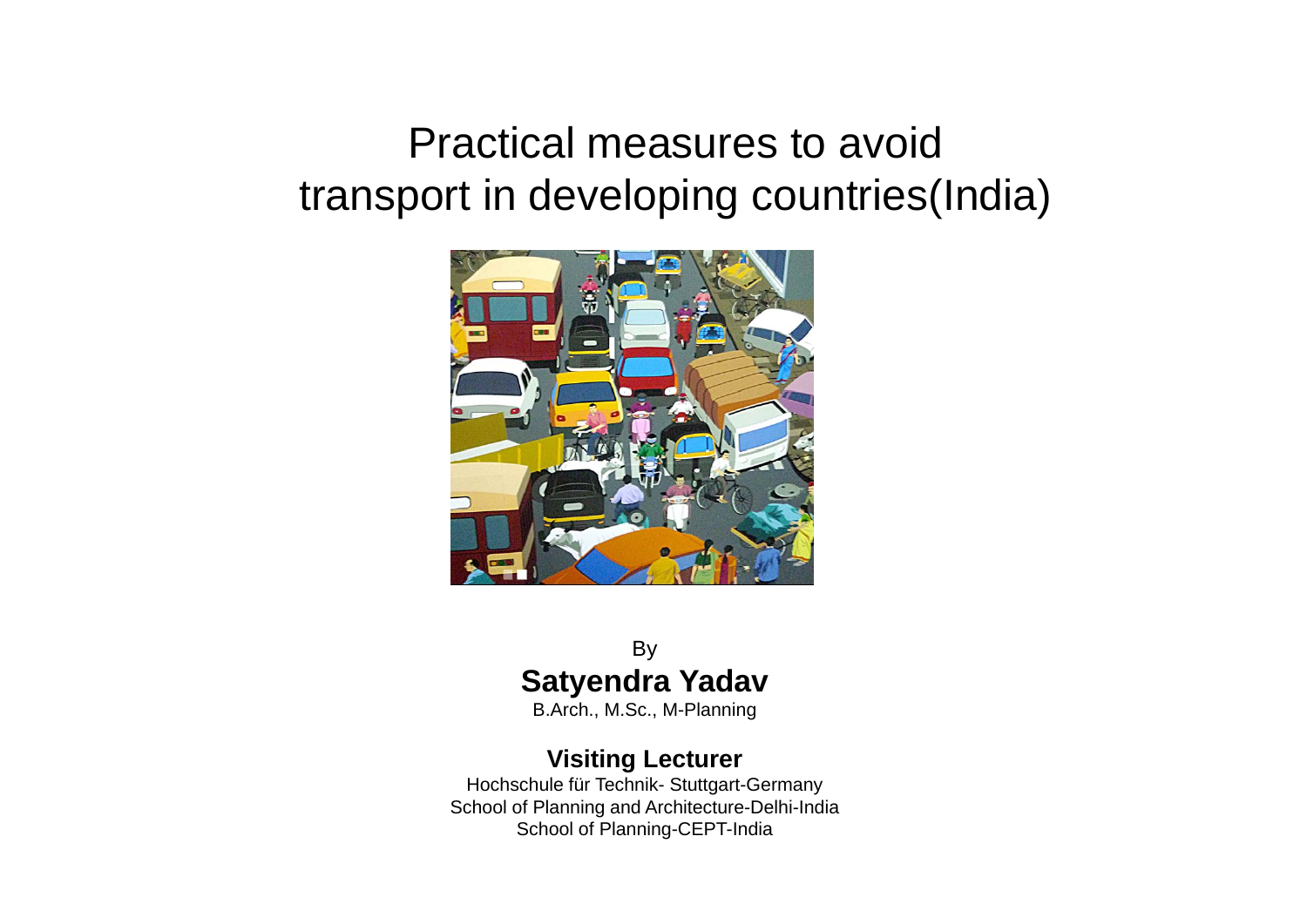# A typical scene of actual situation in Delhi Metropolitan



Situation become worse with growing private motorised vehicles…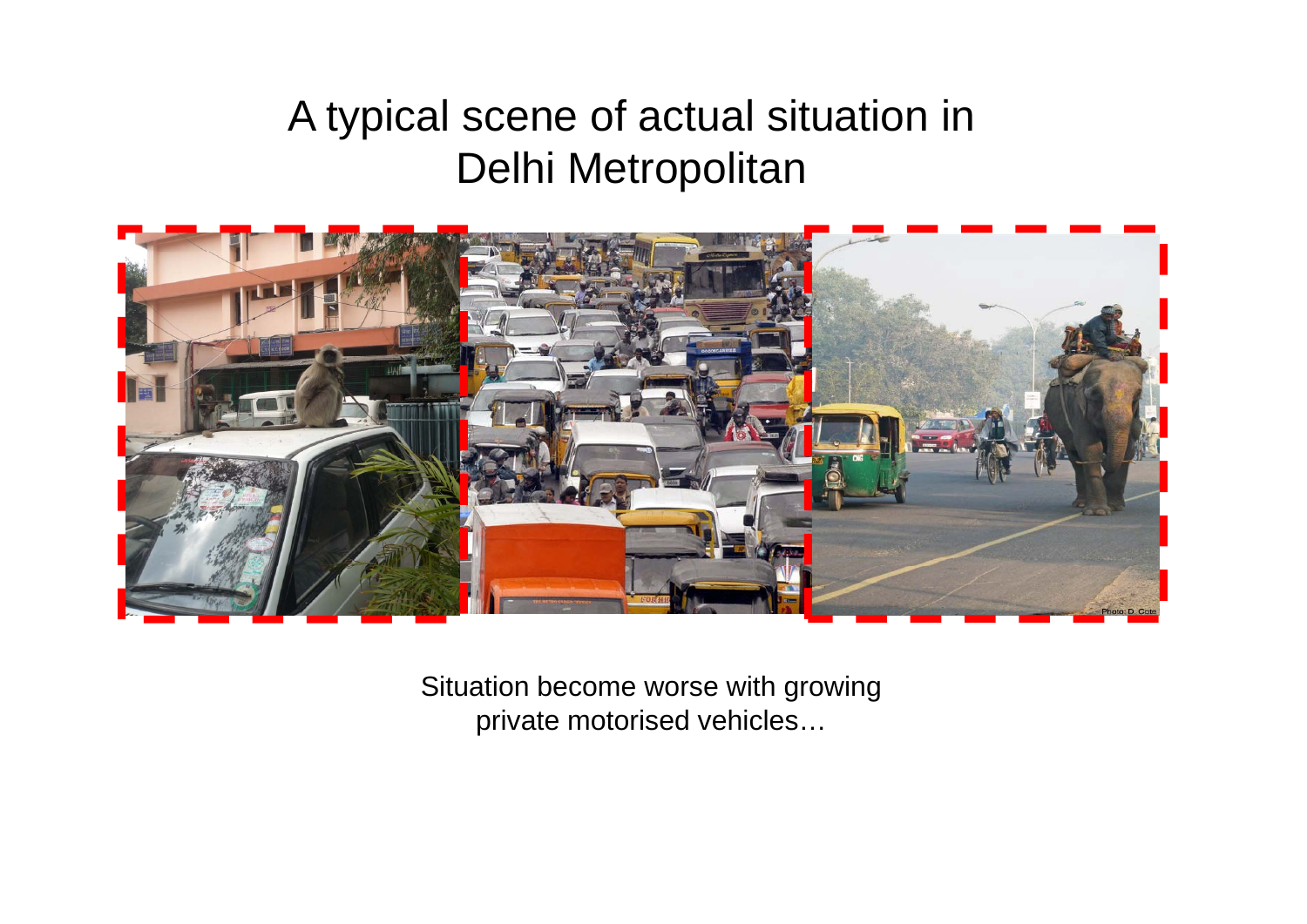Suggested Practical measures to avoid transport in Developing countries

Behavioural Measures

- I. Re-Scheduling of working hours
- II. Promote Virtual working
- III. Exploit the power of social media to promote walking and discourage motorised vehicle usage

Urban Planning Measures

- I. Discourage Urban sprawl with Low density development
- II. Improve public transit services
- III. Parking zone reforms
- IV. Facilities for disables
- V. Real time travel information using Geographic Information Systems
- VI. Improvement in transport infrastructure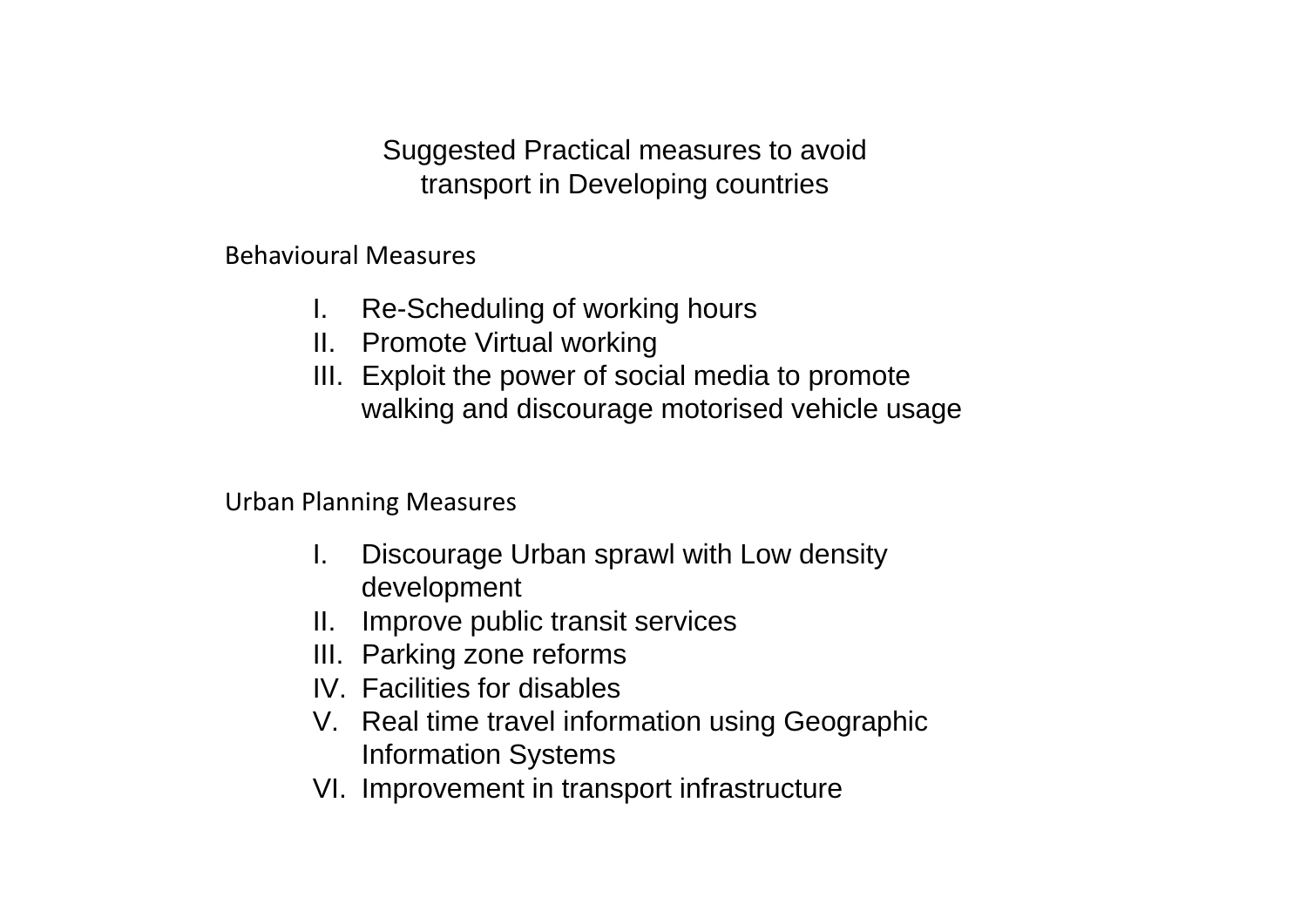Suggested Practical measures to avoid transport in Developing countries

Urban Planning Measures

- I. Urban design of roads and pavements etc
- II. Grade Separation and roundabouts
- III. Housing to be clubbed with public transport services

Policy Level measures

- I. Promote seamlessness in public transport
- II. Futeristic master/vision plan, land use planning keeping in mind the efficiency of transport systems
- III. Limit the number of private registration in each locality
- IV. E-governance